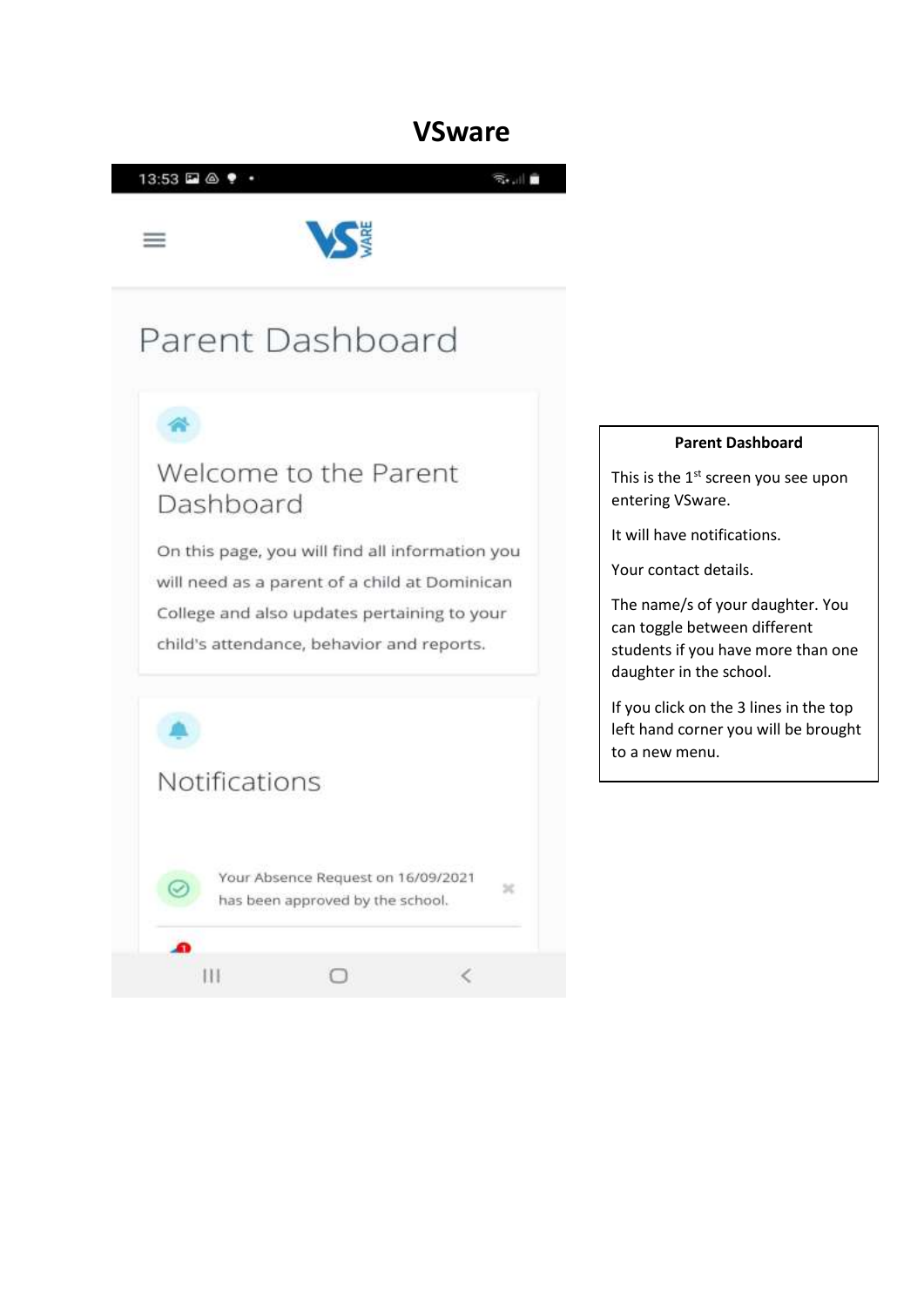

Privacy Policy

Log Out

 $\mathbf{III}$  $\circ$ 

 $\langle$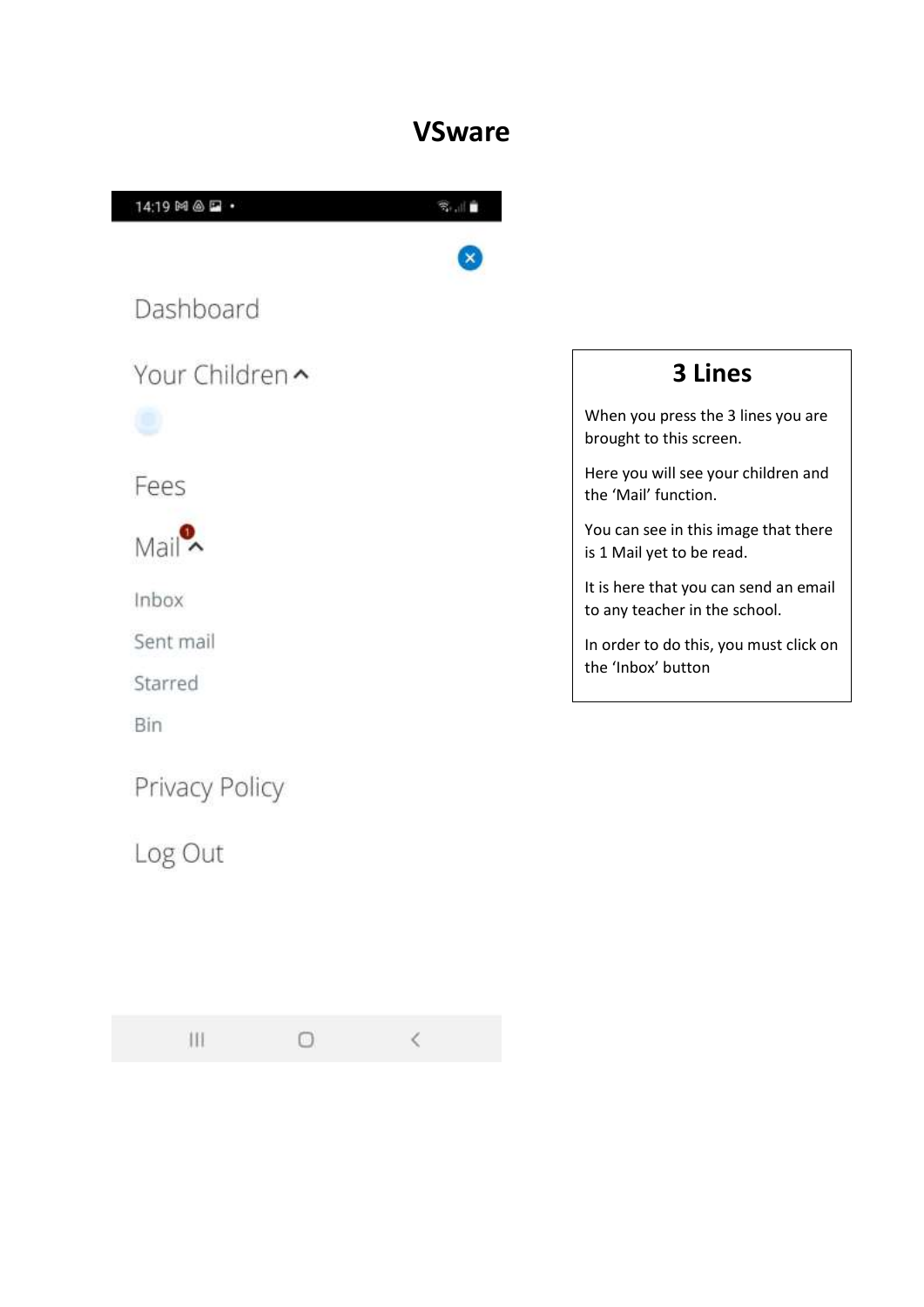|          | 13:53 □ △ ♥ ・                                          |            | 第二章                    |
|----------|--------------------------------------------------------|------------|------------------------|
| $\equiv$ |                                                        | <b>VSE</b> |                        |
|          | Inbox                                                  |            |                        |
|          | Q Search mail                                          |            |                        |
|          | <b>Neal Martin</b><br>$\mathsf N$<br><b>Test email</b> |            | 13:53<br>$\frac{1}{2}$ |
|          |                                                        |            |                        |
|          |                                                        |            |                        |
|          |                                                        |            | Đ                      |
|          | $\mathbf{III}$                                         | $\circ$    | $\bar{\zeta}$          |

### **Inbox**

In the inbox you can access any message that have been sent by the school.

You can see in the image the 'test' email I have sent.

If you wish to send an email to any teacher in the school you simply click on the button to the left.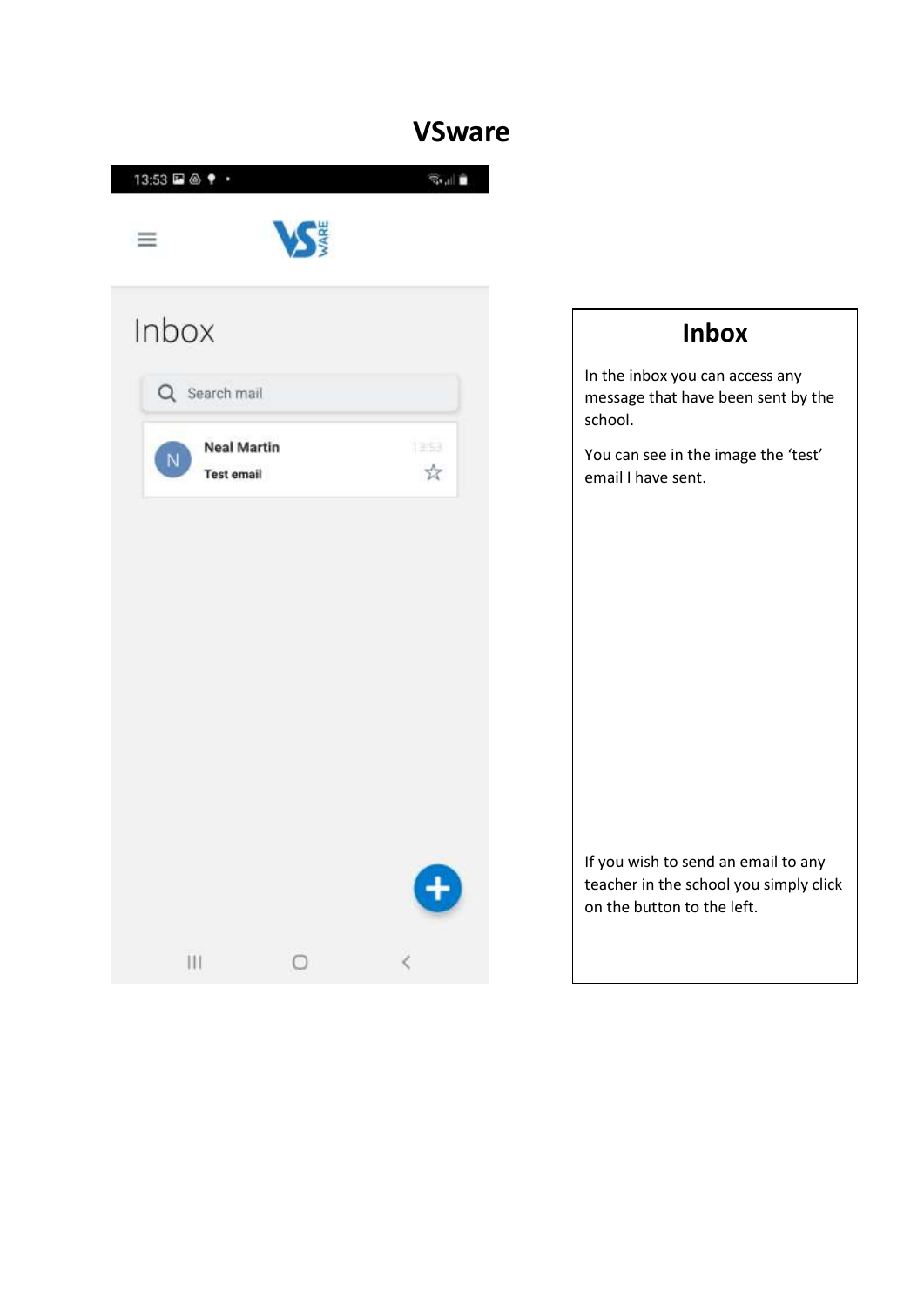| 13:51 2 4 +  |                |                  |         |              |   |     |              |         | S.III   |       |
|--------------|----------------|------------------|---------|--------------|---|-----|--------------|---------|---------|-------|
| $\equiv$     |                |                  |         |              |   |     |              |         |         |       |
| $\leftarrow$ |                | Compose          |         |              |   |     |              | 0       |         | ື     |
| To           | mart           |                  |         |              |   |     |              |         |         |       |
|              | Employee       | Annamarie Martin |         |              |   |     |              |         |         |       |
|              | Employee       | Neal Martin      |         |              |   |     |              |         |         |       |
| Subject      |                |                  |         |              |   |     |              |         |         |       |
| B            | I              | U                |         |              |   |     |              |         |         |       |
| $\lt$        | Martin         |                  |         | Martha       |   |     |              | martial |         |       |
| 1            | $\overline{2}$ | 3                | 4       | 5            |   | 6 7 | 8            |         | 9       | 0     |
| q            | W<br>e         | r                |         | t            | у | u   |              | İ.      | $\circ$ | р     |
| a            | $\mathsf S$    | d                | f       | g            |   | h   | Ĵ            | k       | ۱       |       |
| ♦            | Z              | $\times$         | $C$ $V$ |              |   | b   | $\mathsf{n}$ | m       |         | ☑     |
| !#1          | ı.             |                  |         | English (UK) |   |     |              | ×.      |         | Done  |
|              | III.           |                  |         | О            |   |     |              |         |         | 91033 |

## **Compose an email**

Here you can send a message to any teacher in the school.

In the 'To' bar all you have to do is start typing the teacher's name.

You can see in the image that by typing 'mart' it has given you the choice of the two teachers in the school with 'mart' in their name.

When you are finished writing the message simply click on the paper

 $a$ eroplane  $\geq$  in the top right to send the email.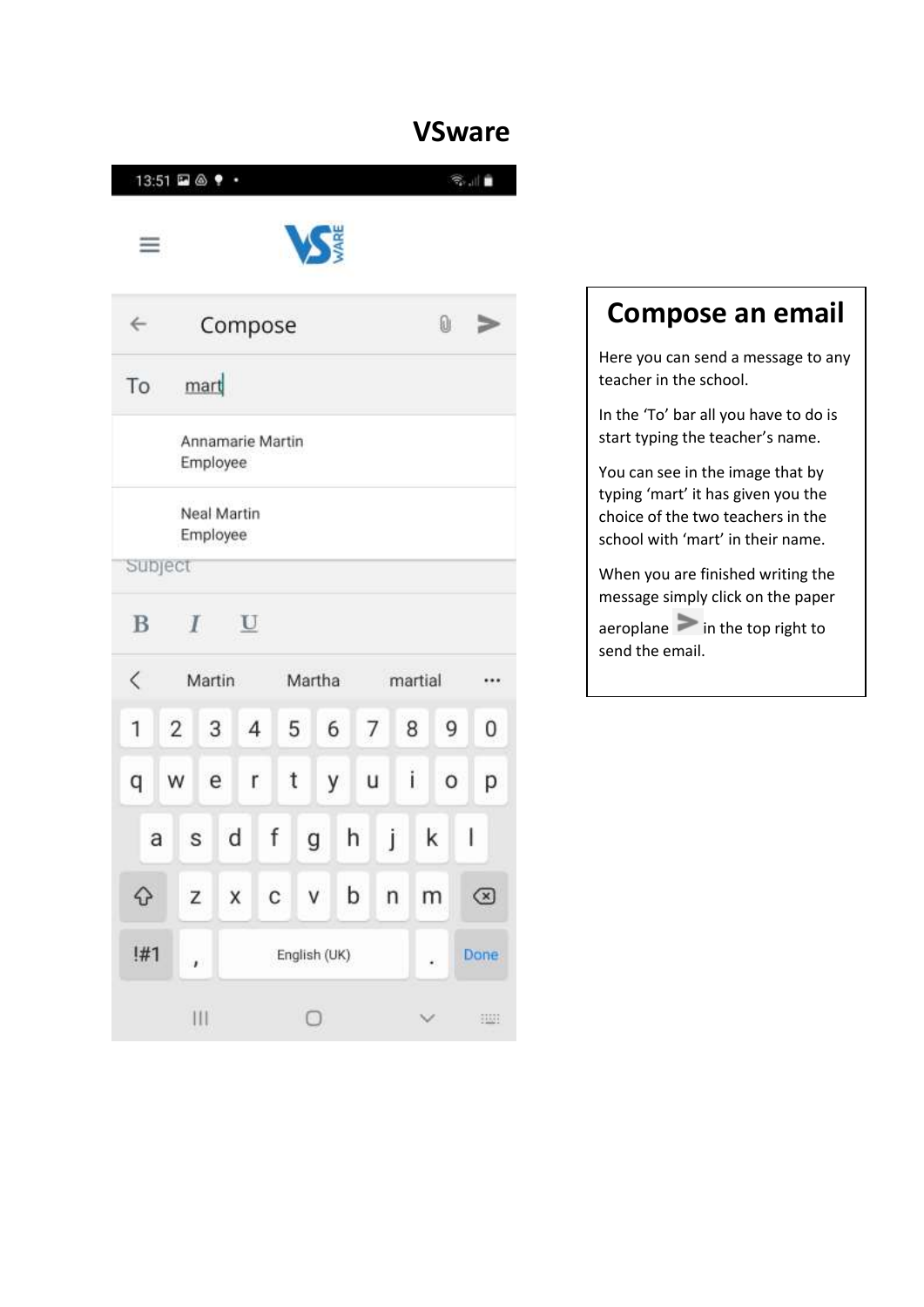

# **Child Profile**

When you click on the name of your daughter in the parent dashboard, you are brought to the Child Profile.

In this screen you can access a number of tabs. For the moment there are 3 tabs that you will utilise.

Assessment - will be where you will be able to view and print your daughter's reports.

Timetable – will show the student's timetable.

Attendance – where you can submit an absence for your daughter, and where you can view her attendance.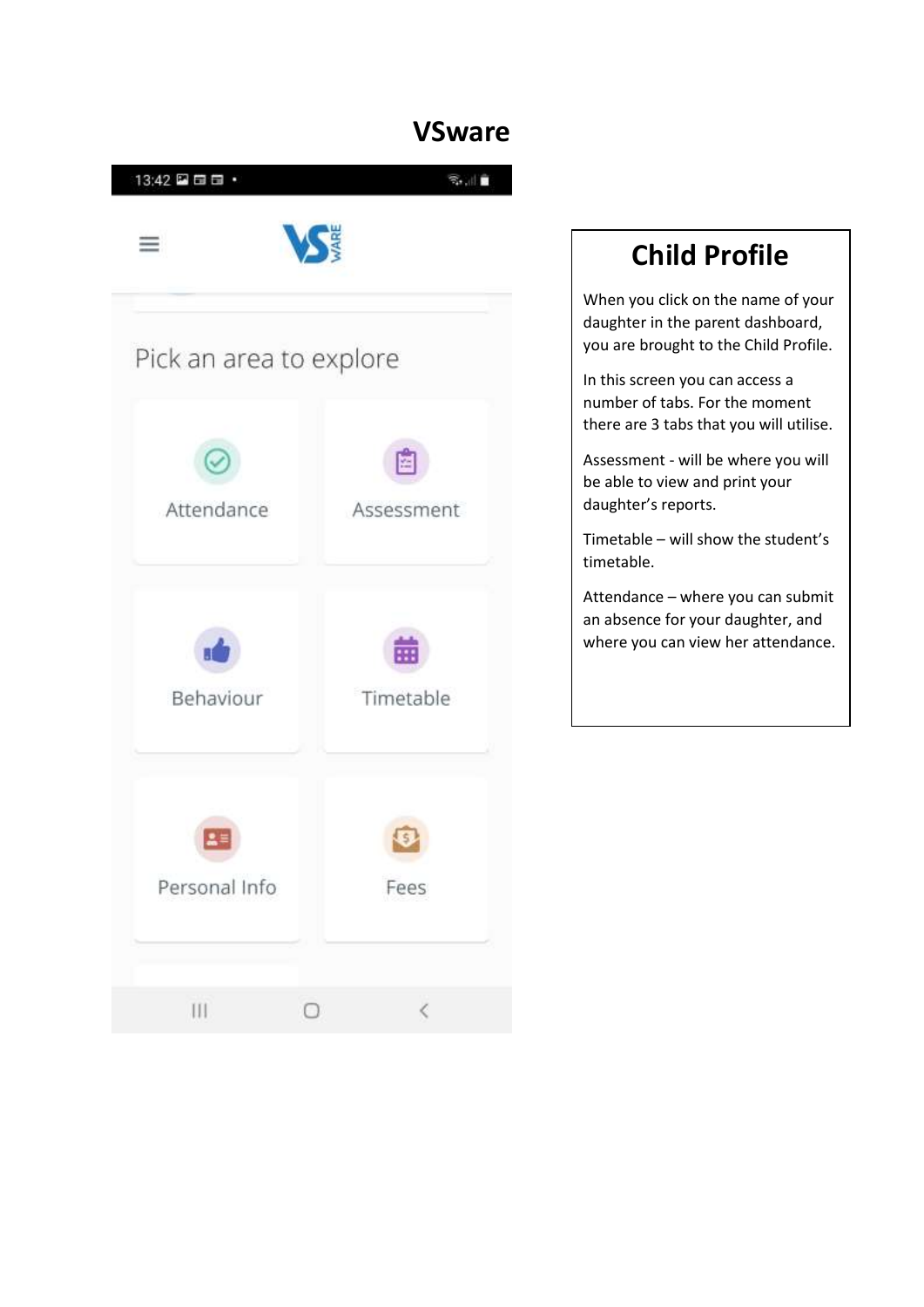$\overline{\left( \right. }%$ 



Ω

Ш

## **Submitting an absence request**

We no longer use notes in the journal for when your daughter is absent due to illness, appointment or otherwise.

To do this you click on the Attendance tab. In this tab you have access to your daughter's attendance statistics.

You also 'Submit' an absence by clicking on the blue box.

You are then brought to a number of new pages where you fill out the information for your daughter.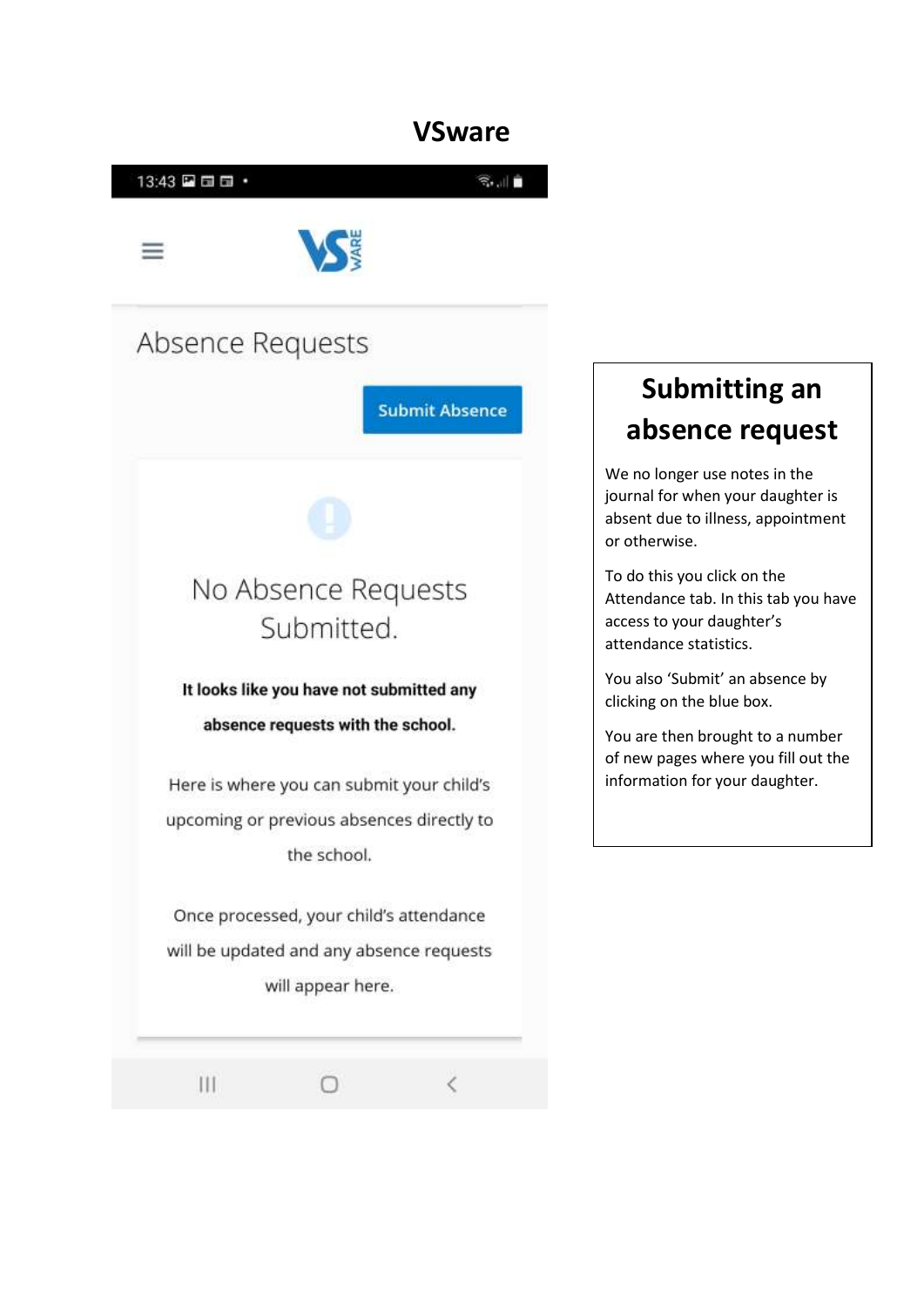

# **Submitting an absence request**

The first choice you will be given is to put in a request for a single or multi date. Multi date would be primarily used for when you know that a student will miss more than one day.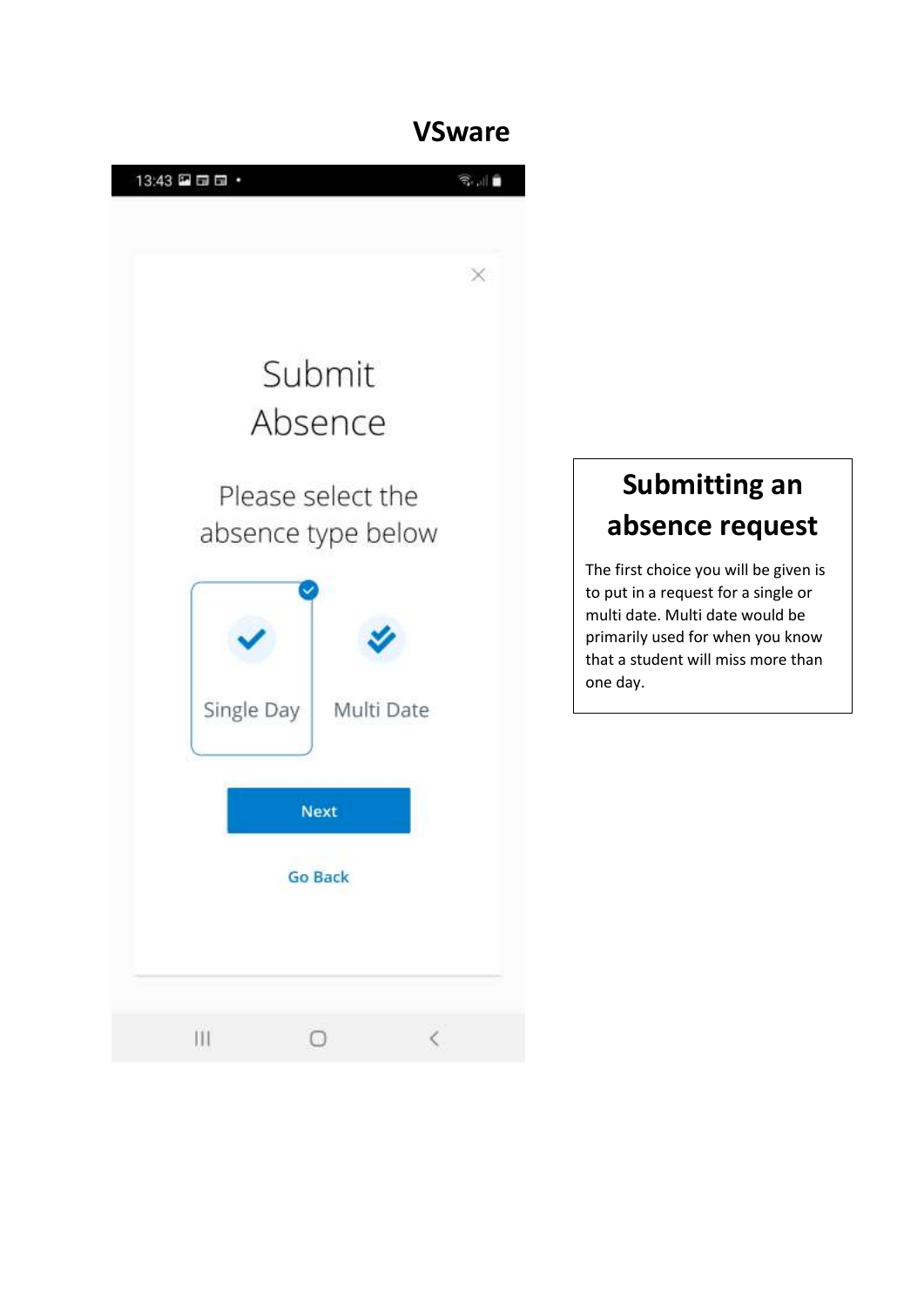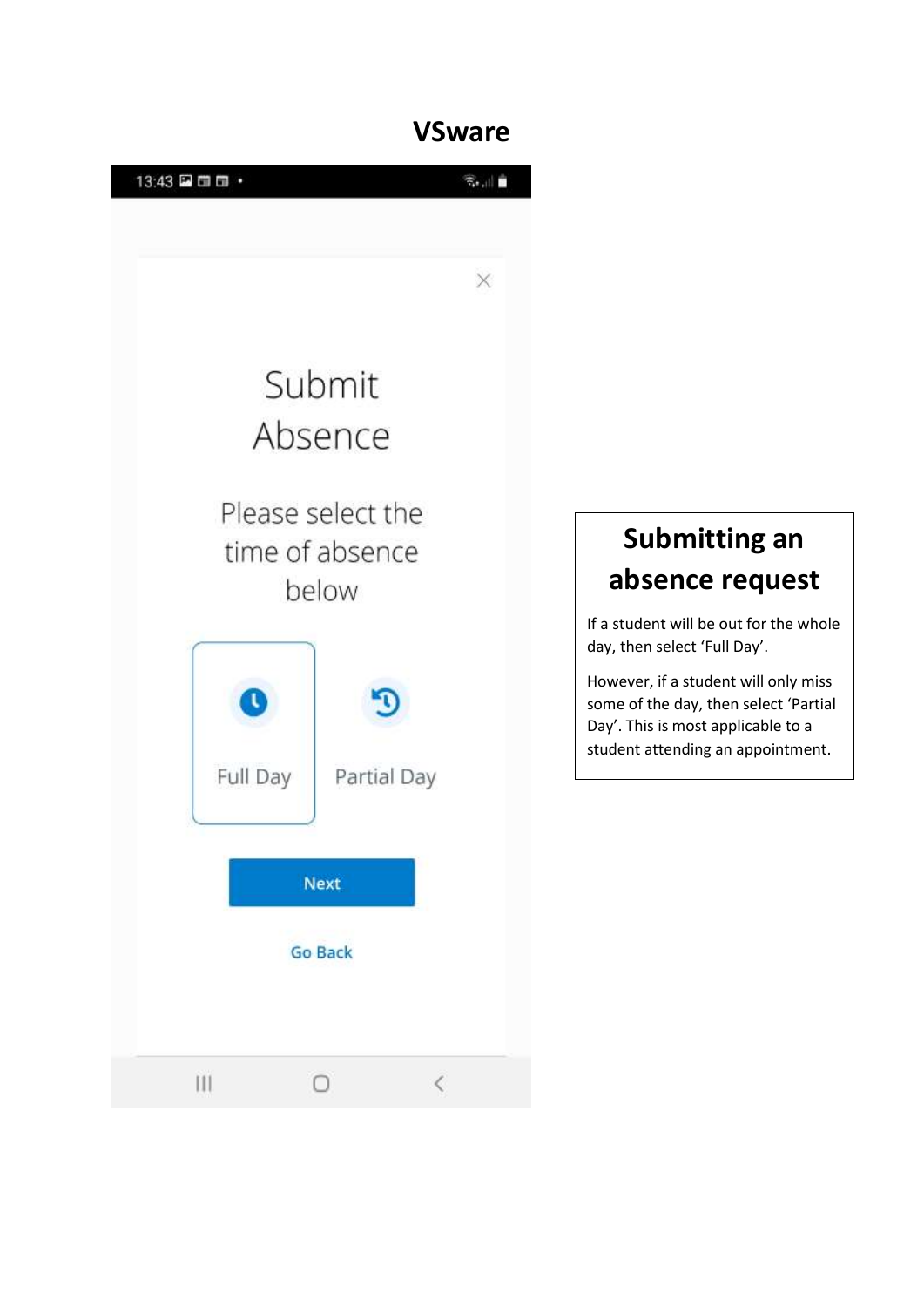| 13:44 ♥ 国面<br>F |                       | السابي        |
|-----------------|-----------------------|---------------|
|                 |                       |               |
|                 | Submit                |               |
|                 |                       |               |
|                 | Absence               |               |
|                 | Single Day - Full Day |               |
| Date of Absence |                       |               |
| 15/09/2021      |                       |               |
| Type of Absence |                       |               |
| Other           |                       |               |
|                 | Reason for Absence    |               |
| wedding         |                       |               |
|                 |                       |               |
|                 | Submit                |               |
|                 | <b>Go Back</b>        |               |
|                 |                       |               |
|                 |                       |               |
| iii             | $\bigcirc$            | $\hat{\zeta}$ |

# **Submitting an absence request**

For a full day absence, you simply put in the date by clicking on the box. Dates will come up and you click on the correct one.

In the 'Type of Absence' box you have two options: Illness and Other

Illness: Sick child

Other: for all other eventualities; weddings, appointments, etc.

When you have the three boxes filled in click on 'Submit'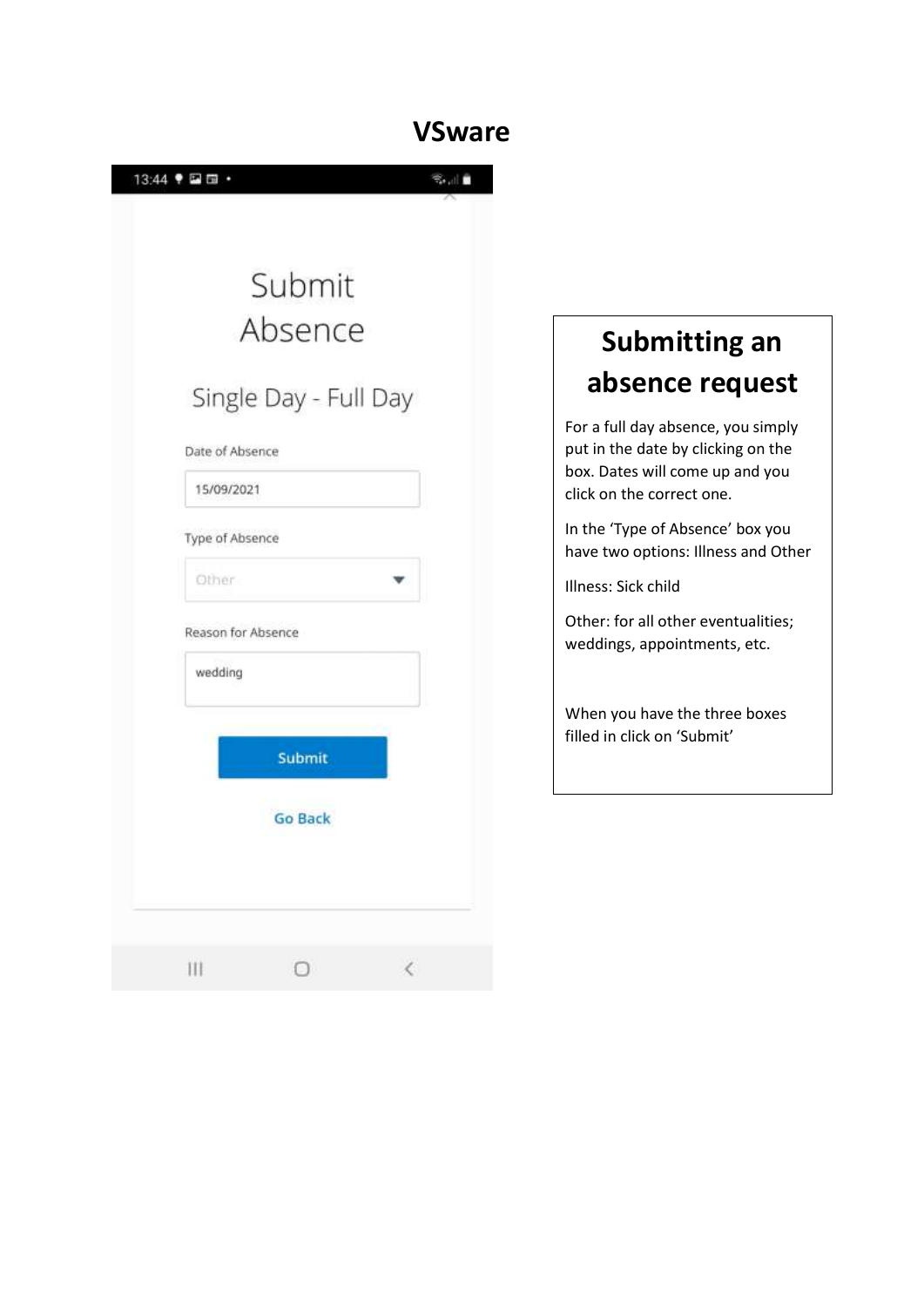